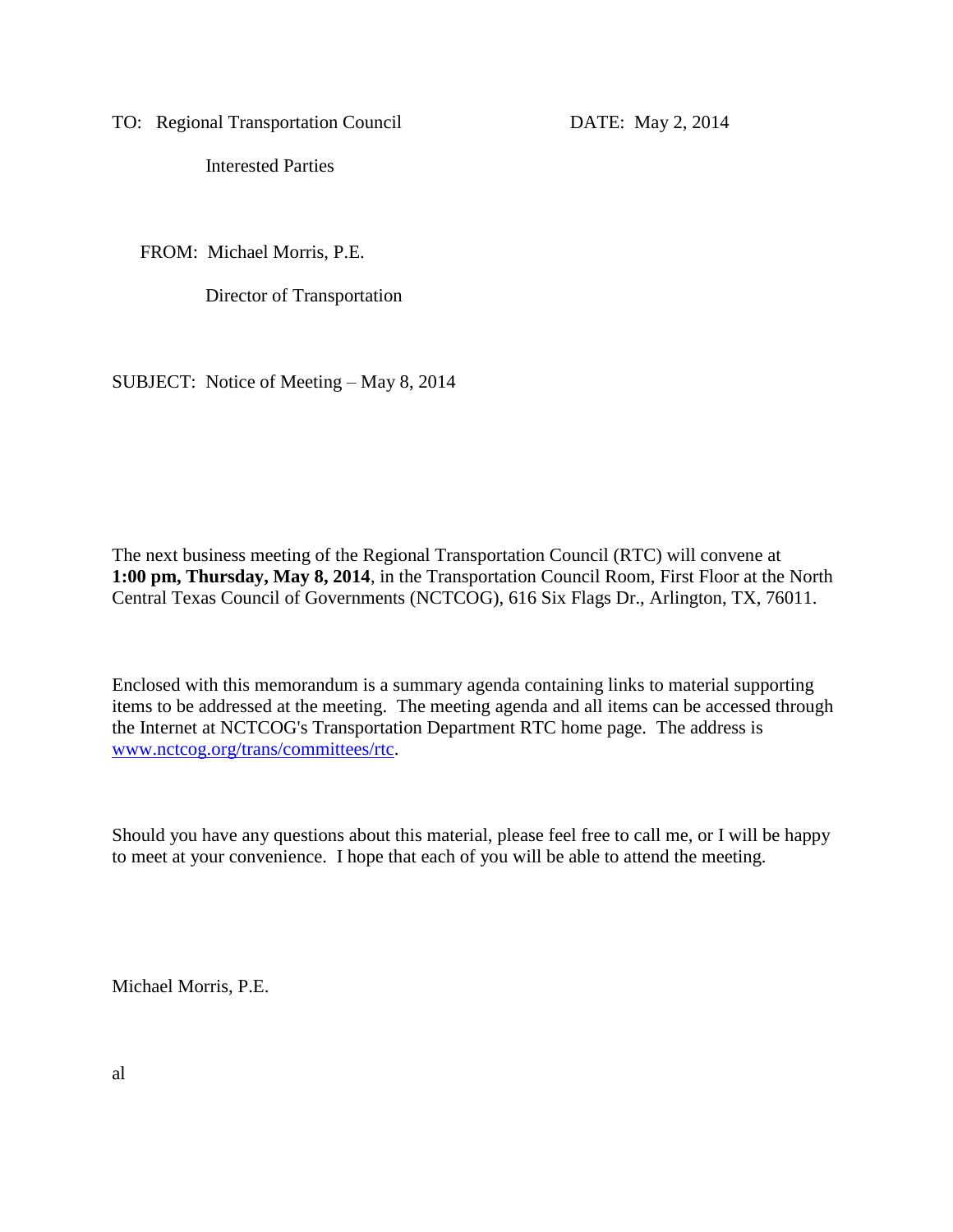### Enclosures

**If you plan to attend this public meeting and you have a disability that requires special arrangements at the meeting; please contact Amanda Wilson at NCTCOG 72 hours in advance of the meeting at 817/695-9284. Reasonable accommodations will be made to assist your needs.**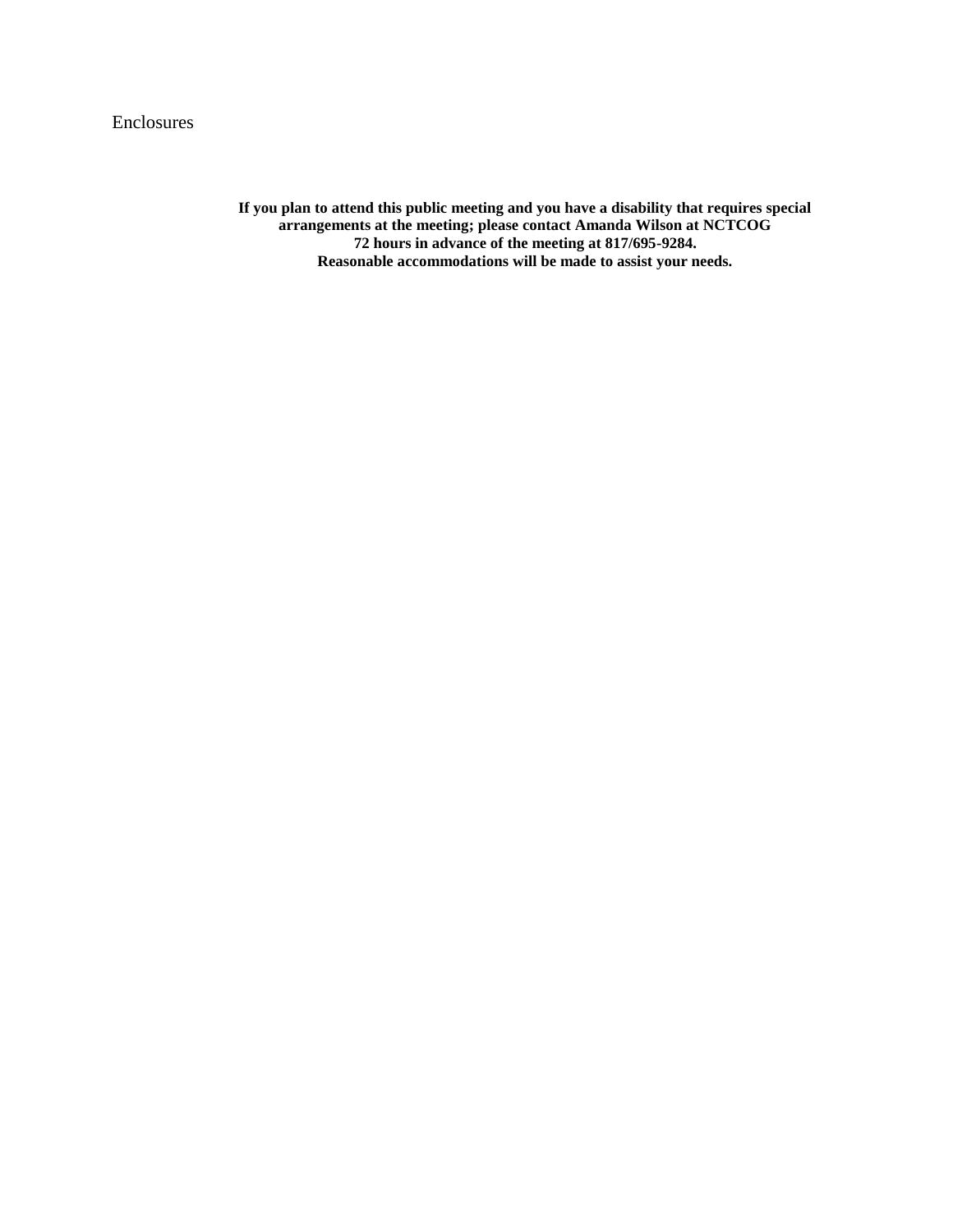### **AGENDA**

# **Regional Transportation Council**

# **Thursday, May 8, 2014**

# **North Central Texas Council of Governments**

 **1:00 pm Full RTC Business Agenda**

 **(NCTCOG Guest Secured Wireless Connection Password: wirelessNCTCOG!)**

| $1:00 - 1:05$ | 1. | Approval of April 10, 2014, Minutes |                                                                                                                                                |                         |          |          |
|---------------|----|-------------------------------------|------------------------------------------------------------------------------------------------------------------------------------------------|-------------------------|----------|----------|
|               |    | $\boxtimes$ Action                  | $\Box$ Possible Action                                                                                                                         | $\Box$ Information      | Minutes: | 5        |
|               |    | Presenter:                          | Kathryn Wilemon, RTC Chair<br>Item Summary: Approval of the April 10, 2014, minutes contained in Reference<br><b>Item 1</b> will be requested. |                         |          |          |
|               |    |                                     |                                                                                                                                                |                         |          |          |
|               |    | Background:                         | N/A                                                                                                                                            |                         |          |          |
| $1:05 - 1:05$ | 2. |                                     | Consent Agenda (There are no items on the Consent Agenda)                                                                                      |                         |          |          |
|               |    | $\Box$ Action                       | $\Box$ Possible Action                                                                                                                         | $\Box$ Information      | Minutes: | $\theta$ |
| $1:05 - 1:20$ | 3. |                                     | <b>Orientation to Agenda/Director of Transportation Report</b>                                                                                 |                         |          |          |
|               |    | $\Box$ Action                       | $\Box$ Possible Action                                                                                                                         | $\boxtimes$ Information | Minutes: | 15       |
|               |    | Presenter:                          | Michael Morris, NCTCOG                                                                                                                         |                         |          |          |
|               |    |                                     |                                                                                                                                                |                         |          |          |

1. Nominating Subcommittee Appointments (Chair Kathryn Wilemon)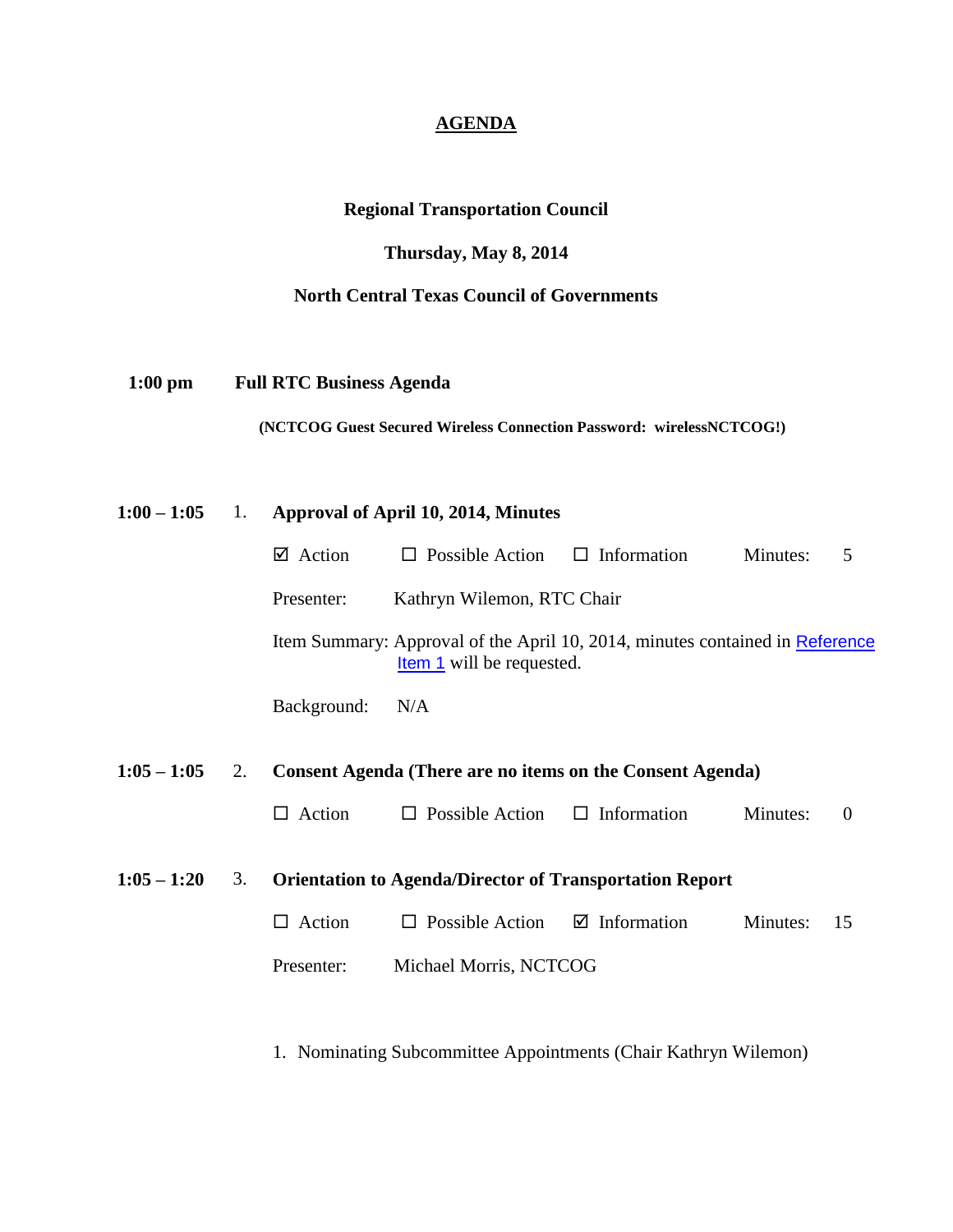- 2. North Central Texas Council of Governments Receives SmartWay<sup>SM</sup> Affiliate Challenge Award ([Electronic Item 3.1](http://www.nctcog.org/trans/committees/rtc/2014/05May/Ref.Itm_3.1.rtc050814.pdf))
- 3. Introduction of Paul Ballard, President/Chief Executive Officer, Fort Worth Transportation Authority (FWTA) (FWTA Chair Scott Mahaffey)
- 4. Final Regional Transportation Council (RTC) Bylaws and Operating Procedures ([Electronic Item 3.2](http://www.nctcog.org/trans/committees/rtc/2014/05May/Ref.Itm_3.2.rtc050814.pdf))
- 5. Air Quality Funding for Vehicles (**[Electronic Item 3.3](http://www.nctcog.org/trans/air/vehicles/investments/funding/VehicleFundingOpportunities.asp)**)
- 6. Ozone Season Update ([Electronic Item 3.4](http://www.nctcog.org/trans/committees/rtc/2014/05May/Ref.Itm_3.4.rtc050814.pdf))
- 7. Air North Texas' Clean Air Action Day Scheduled for June 27, 2014 ([Electronic Item 3.5](http://www.airnorthtexas.org/cleanair.asp))
- 8. Sierra Club Notice of Intent Update ([Electronic Item 3.6](http://www.nctcog.org/trans/committees/rtc/2014/05May/Ref.Itm_3.6.rtc050814.pdf))
- 9. Public Hearing on Final Environmental Impact Statement on the Trinity Parkway Project
- 10. First Meeting of the Commission for High-Speed Rail in the Dallas/Fort Worth Region
- 11. Regional Workshop on People Mover System
- 12. Regional Vehicle-for-Hire Program Updates (*[Electronic Item 3.7](http://www.nctcog.org/trans/committees/rtc/2014/05May/Ref.Itm_3.7.rtc050814.pdf)*)
- 13. Safety Performance Measures ([Electronic Item 3.8](http://www.nctcog.org/trans/committees/rtc/2014/05May/Ref.Itm_3.8.rtc050814.pdf))
- 14. RTC Signatures on 40<sup>th</sup> Anniversary Banner
- 15. Recent Correspondence ([Electronic Item 3.9](http://www.nctcog.org/trans/committees/rtc/2014/05May/Ref.Itm_3.9.rtc050814.pdf))
- 16. Recent News Articles ([Electronic Item 3.10](http://www.nctcog.org/trans/committees/rtc/2014/05May/Ref.Itm_3.10.rtc050814.pdf))
- 17. Press Releases ([Electronic Item 3.11](http://www.nctcog.org/trans/committees/rtc/2014/05May/Ref.Itm_3.11.rtc050814.pdf))
- 18. Transportation Partners Progress Reports (Handout)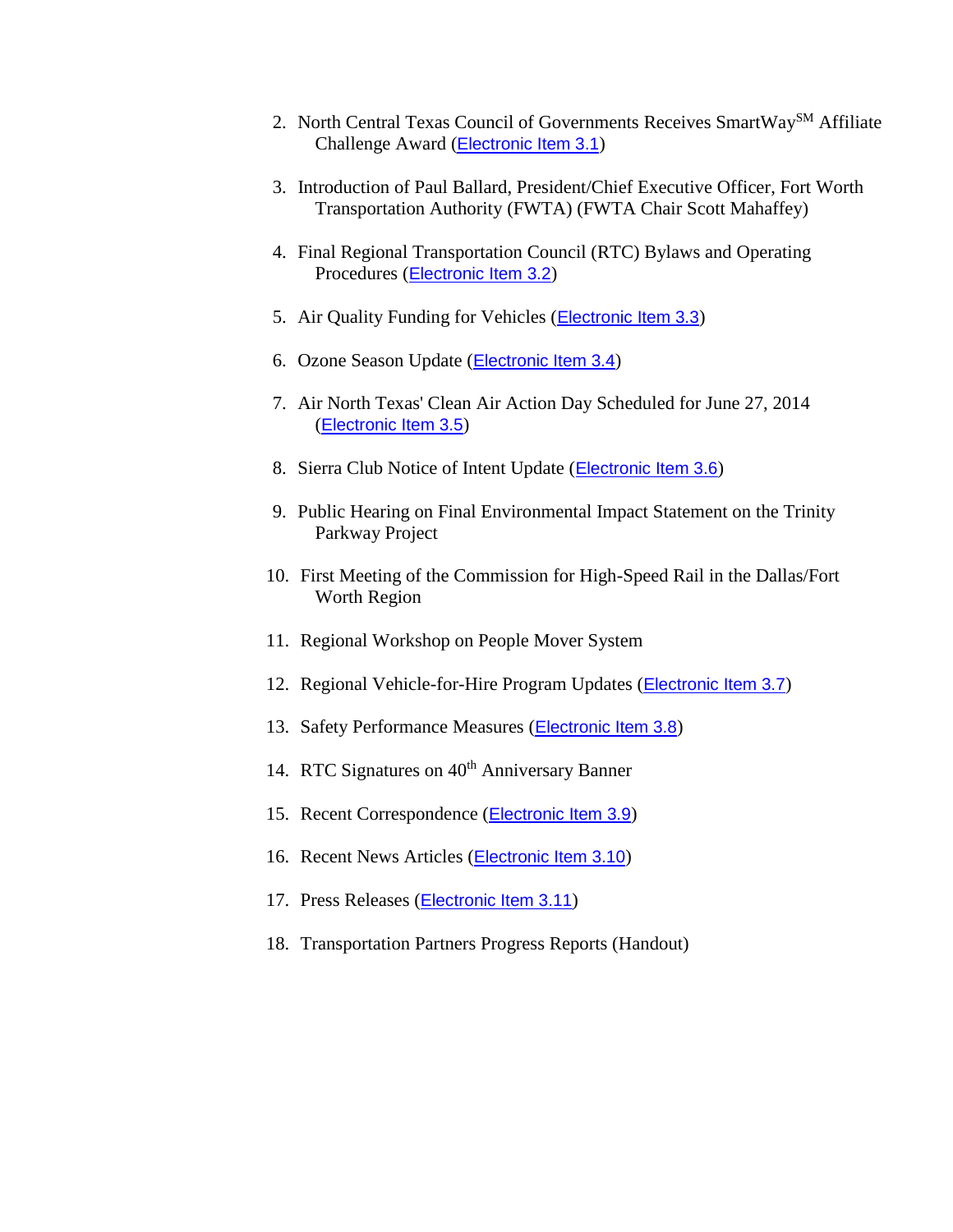#### **1:20 – 1:30** 4. **Incident Management Survey Results and Call for Projects**

 $\boxtimes$  Action  $\Box$  Possible Action  $\Box$  Information Minutes: 10

Presenter: Natalie Bettger, NCTCOG

Item Summary: Staff will provide an update on the incident management commitment survey and request approval to conduct a 2014 Incident Management Equipment Purchase Call for Projects. The survey was an initiative requested by Regional Transportation Council (RTC) member Sandy Greyson who attended the Freeway Incident Management (FIM) Executive Level course.

Background: The goal of the North Central Texas Council of Governments (NCTCOG) FIM Training Program is to initiate a common, coordinated response to traffic incidents that will build partnerships, enhance safety for emergency personnel, reduce secondary traffic crashes, improve the efficiency of the transportation system, and improve air quality in the Dallas-Fort Worth region. In October 2008, the RTC adopted Resolution R08-10 (an update to RTC Resolution R03-01) that supports a comprehensive, coordinated, interagency approach to freeway incident management. As part of continued efforts to emphasize the importance of effective incident management goals and objectives throughout the region, in January 2014 staff released an online survey to gather information on partner agencies' commitment to incident management. The survey was distributed to regional partners and consisted of questions on the current incident management policies and performance measures that are being collected within the region. Staff will provide the results of the regional survey. In addition, equipment and technology that aid in quick incident clearance can both assist with keeping motorists and first responders safe on the roadway and improve air quality in the region. In support of the NCTCOG FIM Training Program, funding is available for the purchase of equipment and technology to be used to mitigate traffic incidents in the North Central Texas nonattainment area. Additional details are provided in [Reference Item 4](http://www.nctcog.org/trans/committees/rtc/2014/05May/Ref.Itm_4.rtc050814.pdf). The Surface Transportation Technical Committee recommended RTC approval of this item at its April 25, 2014, meeting.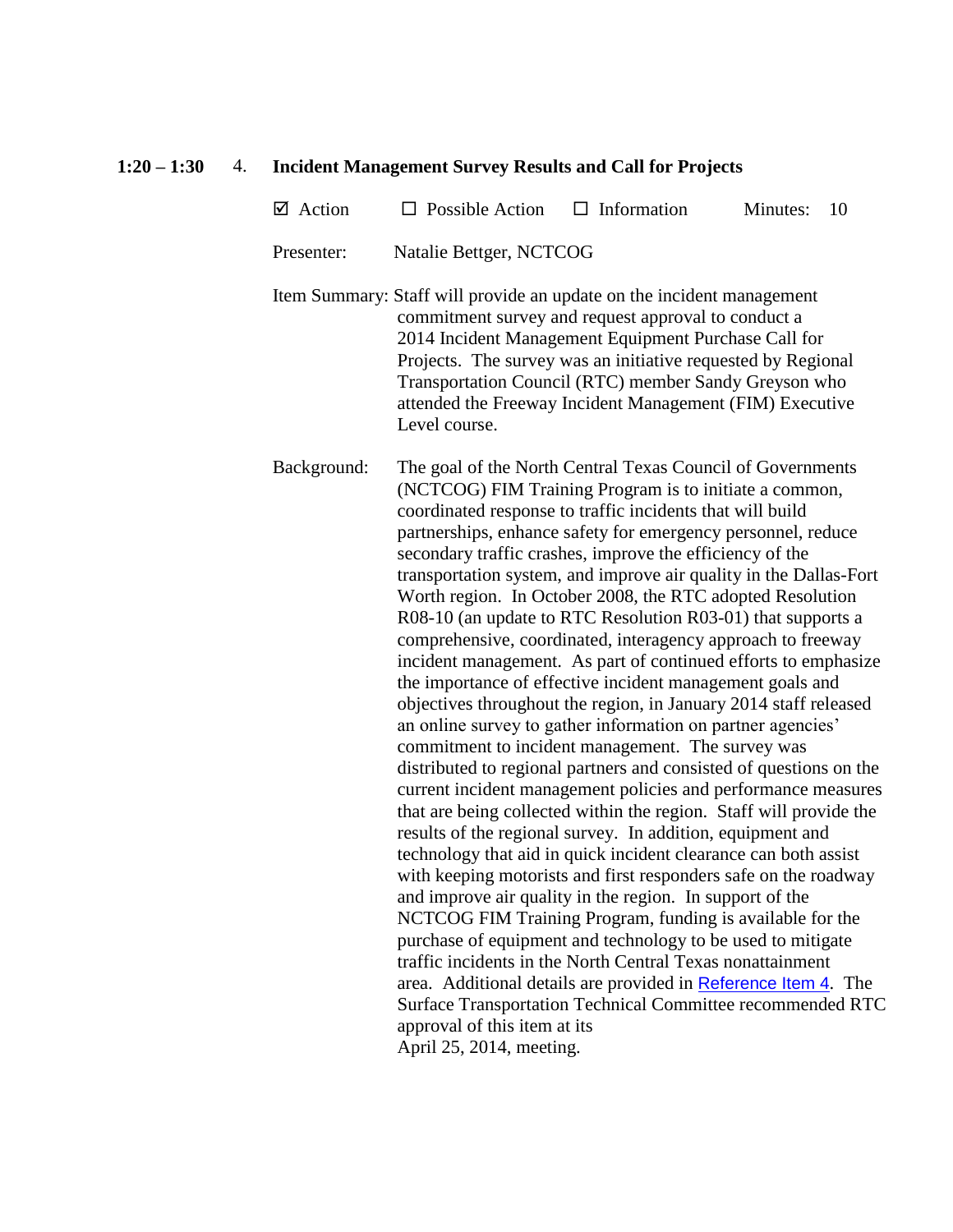### **1:30 – 1:40** 5. **Partnership with the Texas Rangers for Exchanging Park-and-Ride Lots at IH 30**

| $\boxtimes$ Action                                                                                                                                                                                                                                                                                                                                                          | $\Box$ Possible Action $\Box$ Information  |  | Minutes: 10 |  |
|-----------------------------------------------------------------------------------------------------------------------------------------------------------------------------------------------------------------------------------------------------------------------------------------------------------------------------------------------------------------------------|--------------------------------------------|--|-------------|--|
| Presenter:                                                                                                                                                                                                                                                                                                                                                                  | Michael Morris and Natalie Bettger, NCTCOG |  |             |  |
| Item Summary: Staff will provide an overview of a partnership with the Texas                                                                                                                                                                                                                                                                                                |                                            |  |             |  |
| Rangers. In addition, staff will request approval to utilize<br>$\mathbf{r}$ , $\mathbf{r}$ , $\mathbf{r}$ , $\mathbf{r}$ , $\mathbf{r}$ , $\mathbf{r}$ , $\mathbf{r}$ , $\mathbf{r}$ , $\mathbf{r}$ , $\mathbf{r}$ , $\mathbf{r}$ , $\mathbf{r}$ , $\mathbf{r}$ , $\mathbf{r}$ , $\mathbf{r}$ , $\mathbf{r}$ , $\mathbf{r}$ , $\mathbf{r}$ , $\mathbf{r}$ , $\mathbf{r}$ , |                                            |  |             |  |

Regional Transportation Council (RTC) local funds to pay for upgrades to the existing Texas Rangers parking lot that will become the new public park-and-ride lot at IH 30. The existing public park-and-ride lot south of the ballpark will be returned to the Texas Rangers.

Background: In July 2009, the IH 30 West (Tom Landry Highway) High Occupancy Vehicle/Managed Lane opened from Sylvan Avenue west of Downtown Dallas to the Dallas/Tarrant County line. The City of Arlington, City of Grand Prairie, Texas Department of Transportation (TxDOT), North Central Texas Council of Governments, and the event venues have worked closely to ensure park-and-ride facilities are located along the corridor and in close proximity to the t-ramp in Arlington. On April 8, 2014, the t-ramp was closed for TxDOT to enhance the ramp to allow for 24-hour operation. The t-ramp is planned to reopen in July 2014. In preparation for the reopening of the t-ramp, staff would like to make upgrades to the Texas Ranger's parking lot at the southwest corner of the IH 30 frontage road and AT&T Way to allow the region to utilize this lot as a park-and-ride for the corridor. This new location is much better than the existing location that will be exchanged as part of this initiative. The upgrades include lighting, signage, short sections of sidewalks, striping, and improvements to median openings. The Surface Transportation Technical Committee will be asked to endorse the RTC position later this month. Additional details are provided in [Reference Item 5](http://www.nctcog.org/trans/committees/rtc/2014/05May/Ref.Itm_5.rtc050814.pdf).

### **1:40 – 1:50** 6. **National Focus on Transportation Funding: Request from United States Secretary of Transportation Secretary Foxx**

| $\boxtimes$ Action | $\Box$ Possible Action $\Box$ Information |  | Minutes: 10 |  |
|--------------------|-------------------------------------------|--|-------------|--|
| Presenters:        | Michael Morris and Amanda Wilson, NCTCOG  |  |             |  |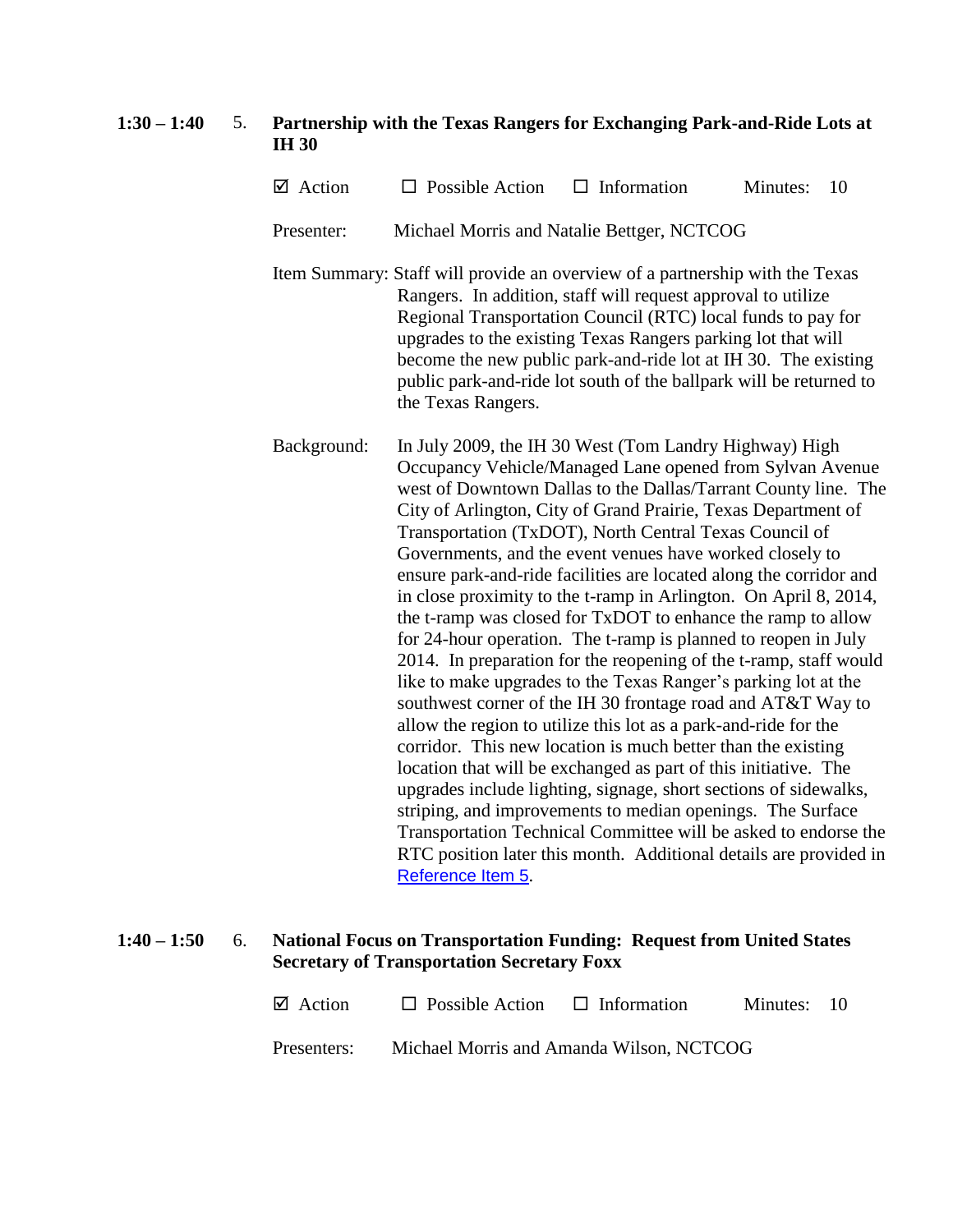- Item Summary: Regional Transportation Council (RTC) approval will be requested to support United States (US) Secretary of Transportation Anthony Foxx's efforts to get a fully funded transportation bill completed this fiscal year.
- Background: US Secretary of Transportation Anthony Foxx was in the region on Friday, April 18, 2014, on the "Invest in America, Commit to the Future" bus tour. The RTC will be asked to support his position and request local government, private business, chambers of commerce, and public interest groups to encourage Congress to fully fund a new transportation bill this fiscal year.

### **1:50 – 2:00** 7. **Texas Municipal League/Texas Department of Transportation/Metropolitan Planning Organization Position on On-System Roadways**

| $\boxtimes$ Action | $\Box$ Possible Action                                                                                                                                                                                                                                                                                                                                                                                                                                                                                                                                                                                                                                                                                                             | $\Box$ Information | Minutes: | 10 |
|--------------------|------------------------------------------------------------------------------------------------------------------------------------------------------------------------------------------------------------------------------------------------------------------------------------------------------------------------------------------------------------------------------------------------------------------------------------------------------------------------------------------------------------------------------------------------------------------------------------------------------------------------------------------------------------------------------------------------------------------------------------|--------------------|----------|----|
| Presenters:        | Jungus Jordan, Councilmember, City of Fort Worth and Dan<br>Kessler, NCTCOG                                                                                                                                                                                                                                                                                                                                                                                                                                                                                                                                                                                                                                                        |                    |          |    |
|                    | Item Summary: Staff will seek Regional Transportation Council (RTC)<br>endorsement of the Memorandum of Understanding (MOU)<br>between the Texas Department of Transportation (TxDOT), the<br>Texas Municipal League (TML), and the Association of Texas<br>Metropolitan Planning Organizations (TEMPO) regarding the<br>parameters for the TxDOT Highway Turnback<br>Program. Reference Item 7 is the proposed RTC resolution<br>endorsing the executed TxDOT/TML/TEMPO Memorandum of<br>Understanding, which is attached to the resolution.                                                                                                                                                                                      |                    |          |    |
| Background:        | In August 2013, TxDOT informed mayors and county judges in<br>certain populous areas of the State of a proposed approach for the<br>return of off-system roadways to local governments known as the<br>Highway Turnback Program. The Texas Transportation<br>Commission also conducted a public meeting on the program<br>later that month. City officials and leaders from TEMPO met<br>with TxDOT in January 2014 to discuss cooperative efforts in<br>relation to the Highway Turnback Program. They developed an<br>MOU governing the general parameters for TxDOT and the<br>cities to voluntarily choose to take control of certain state<br>highways, as well as written confirmation of the program's<br>voluntary nature. |                    |          |    |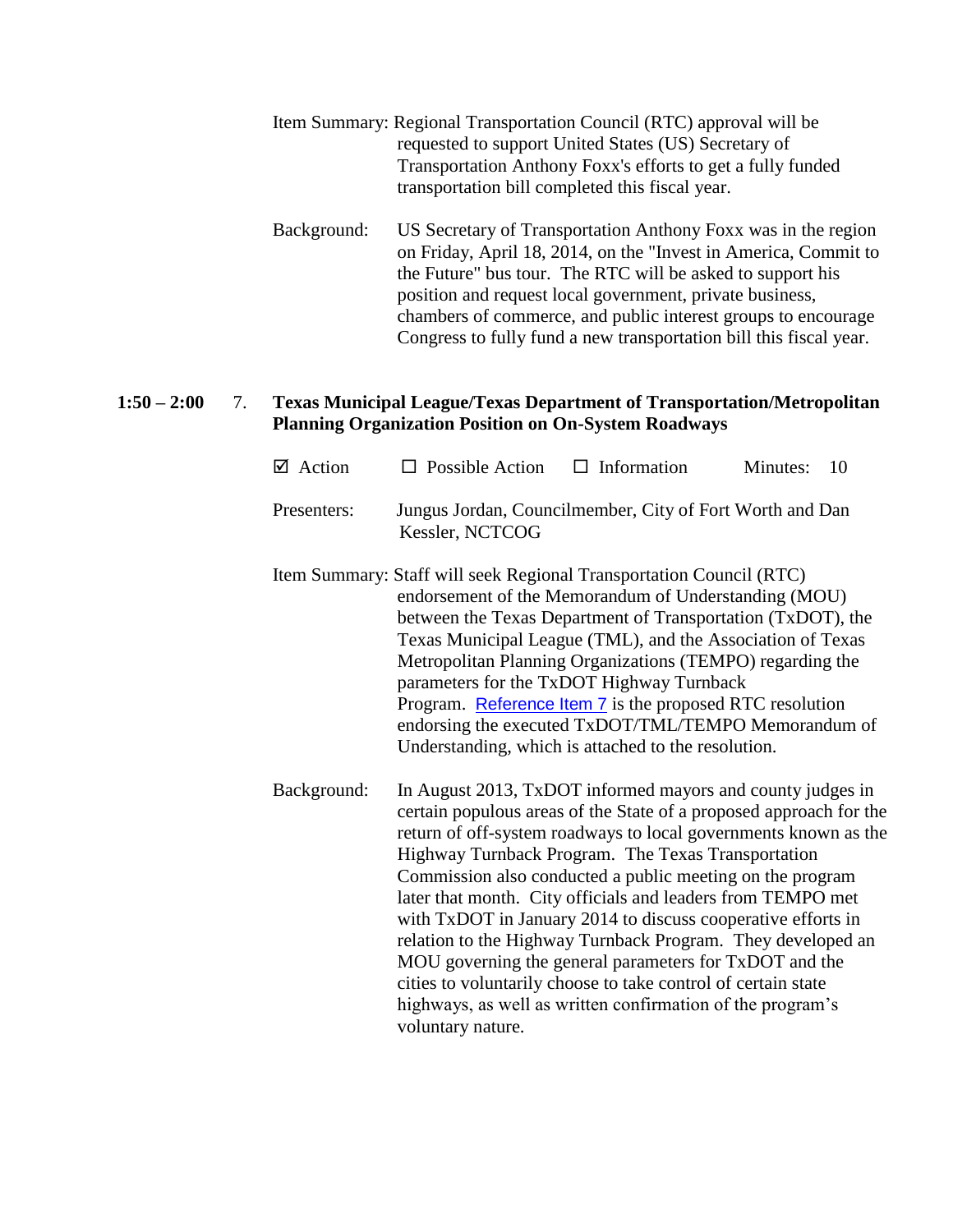#### **2:00 – 2:10** 8. **Blacklands Corridor Study Status Report**

- $\Box$  Action  $\Box$  Possible Action  $\Box$  Information Minutes: 10
- Presenter: Michael Morris, NCTCOG
- Item Summary: At the direction of the Regional Transportation Council (RTC), staff has been in the process of conducting a Blacklands Corridor Feasibility Study for purposes of determining the needs and opportunities of a possible new capacity tolled facility in portions of Dallas, Collin, and Hunt Counties. Staff will provide an update on the current status of the feasibility study and a summary of comments received through many opportunities of public involvement.
- Background: Over one year ago, initial interest was expressed by a private sector entity for a possible new capacity tolled facility within the Blacklands Corridor. To better gauge support of the public and policy officials, RTC directed staff to perform a feasibility study to confirm the need, analyze various alternatives, and conduct a thorough public involvement process. Positive progress has been achieved to date with initial technical analysis results, recent presentations documented in public meeting minutes, newsletters, and the project's Web site. Recent public meeting minutes are provided in **[Electronic Item 8.1](http://www.nctcog.org/trans/committees/rtc/2014/05May/Ref.Itm_8.1.rtc050814.pdf)**, and the current Blacklands Corridor newsletter is provided in [Electronic Item](http://www.nctcog.org/trans/committees/rtc/2014/05May/Ref.Itm_8.2.rtc050814.pdf)  [8.2](http://www.nctcog.org/trans/committees/rtc/2014/05May/Ref.Itm_8.2.rtc050814.pdf).

#### **2:10 – 2:20** 9 **Proposed Clean Fleet Vehicle Policy Revision**

- $\Box$  Action  $\Box$  Possible Action  $\Box$  Information Minutes: 10
- Presenter: Chris Klaus, NCTCOG
- Item Summary: Staff will present information about efforts to update the current Clean Fleet Vehicle Policy.
- Background: In October 2005, the Regional Transportation Council (RTC) approved a resolution in support of a Clean Fleet Vehicle Policy and Model Ordinance to ensure that public-sector fleets in the ozone nonattainment area are as low emitting as possible. This policy is one of the RTC strategies to improve air quality and attain the federal ozone standard. As new regulations and vehicle technologies have become available in recent years, revisions are needed to ensure that the policy remains relevant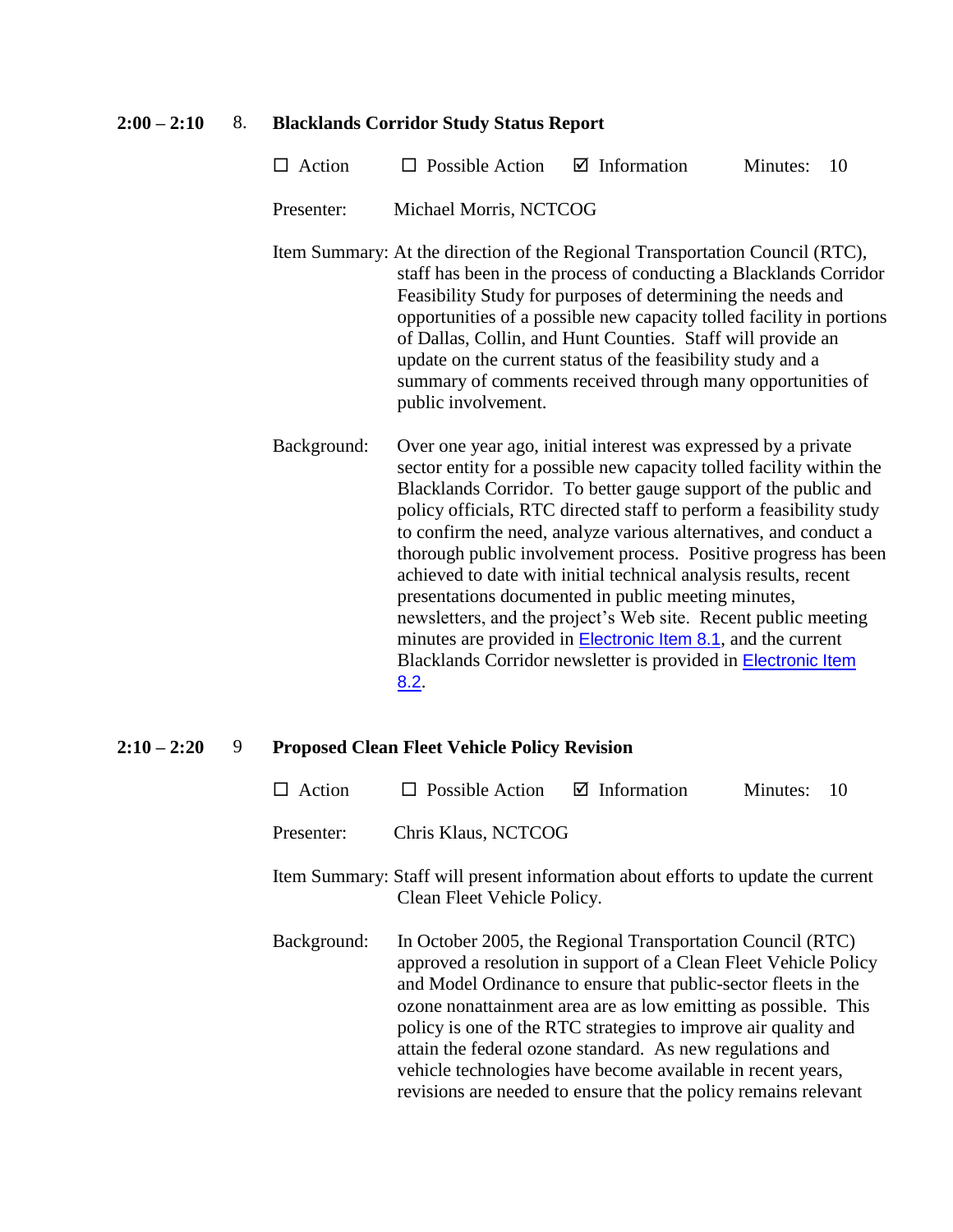and effective. Staff has been working with fleet representatives to evaluate potential revisions, including expansion to include private fleets, inclusion of multi-pollutant benefits, and promotion of petroleum reduction. The proposed policy is available in [Electronic Item 9.1](http://www.nctcog.org/trans/committees/rtc/2014/05May/Ref.Itm_9.1.rtc050814.pdf) and a comparison between the proposed and original policies is available in [Electronic Item](http://www.nctcog.org/trans/committees/rtc/2014/05May/Ref.Itm_9.2.rtc050814.pdf)  [9.2](http://www.nctcog.org/trans/committees/rtc/2014/05May/Ref.Itm_9.2.rtc050814.pdf). More information, including a proposed schedule, is available in [Electronic Item 9.3](http://www.nctcog.org/trans/committees/rtc/2014/05May/Ref.Itm_9.3.rtc050814.pdf).

#### **2:20 – 2:30** 10. **Status Report on Streetcars**

| $\Box$ Action | $\Box$ Possible Action $\Box$ Information | Minutes: 10 |  |
|---------------|-------------------------------------------|-------------|--|
| Presenter:    | Tom Shelton, NCTCOG                       |             |  |

- Item Summary: Staff will provide an update on the status and ongoing progress of streetcar projects under construction in the Dallas area.
- Background: Included within the City of Dallas Comprehensive Plan, streetcar projects have been identified as a cost-effective means to unite the urban residential neighborhoods to job opportunities, entertainment venues, and medical appointments. In addition, streetcar projects are viewed as providing the "last mile" connections for other transportation modes such as Dallas Area Rapid Transit Light Rail, regional rail, bikeways, and high speed rail. The Downtown–West Oak Cliff Streetcar Project and the McKinney Avenue Trolley–Urban Circulator Extension, currently under construction in the City of Dallas, are two of the starter streetcar projects and part of the planned larger system. [Electronic Item 10](http://www.nctcog.org/trans/committees/rtc/2014/05May/Ref.Itm_10.rtc050814.pdf) contains additional details.

### **2:30 – 2:40** 11. **Use of Strategic Design Approaches Using Management Systems: A Capital Asset Management Approach**

- $\Box$  Action  $\Box$  Possible Action  $\Box$  Information Minutes: 10 Presenters: Michael Morris and Jeff Neal, NCTCOG
- Item Summary: The process and outcomes of a strategic design approach will be summarized for the IH 35E project in Waxahachie.
- Background: In October 2013, use of strategic design approaches was presented to the Regional Transportation Council as a new method to address corridor improvement planning based on asset management principles. Shortly afterward, a pilot project for the